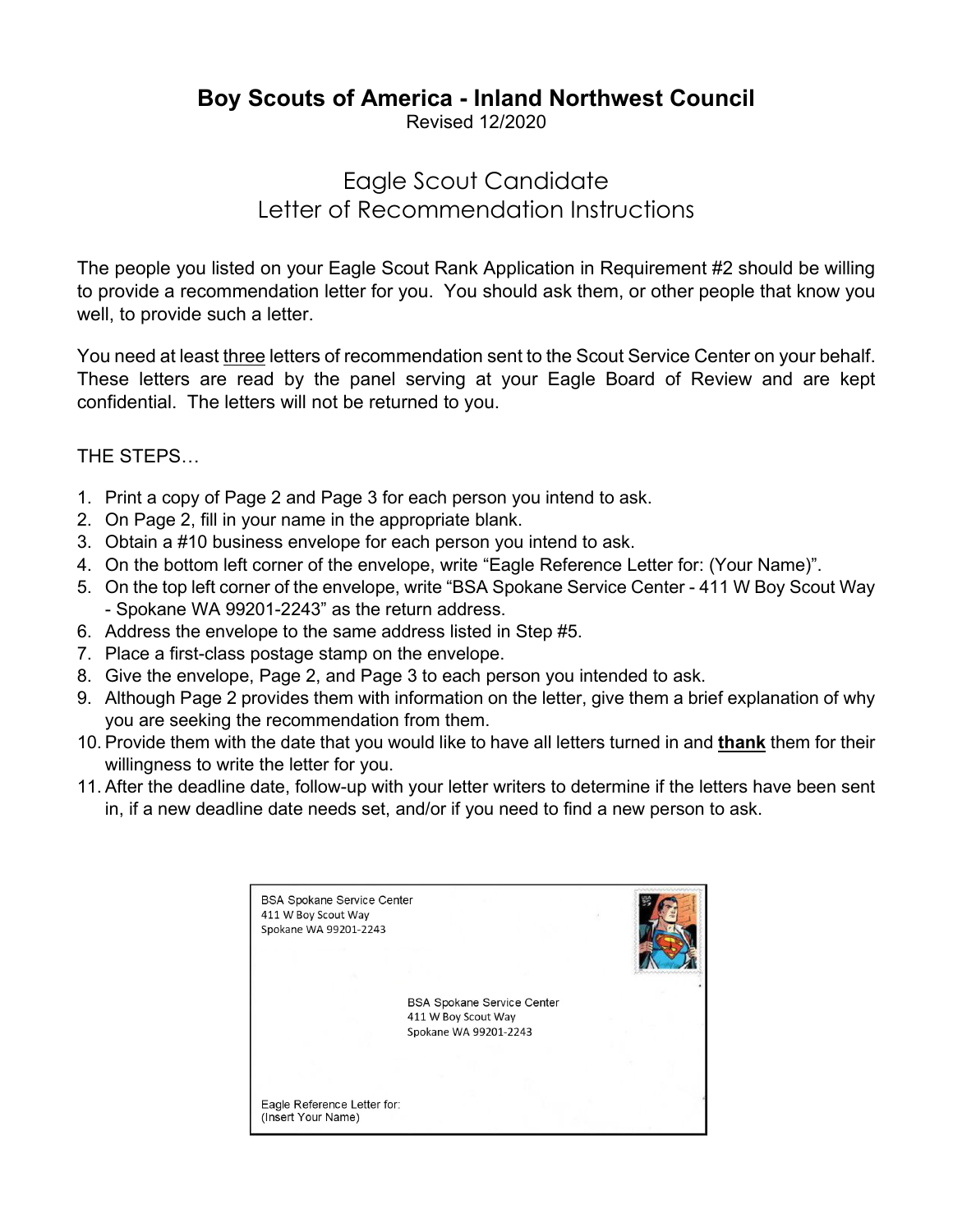### **Boy Scouts of America - Inland Northwest Council**

Revised 12/2020

# Eagle Scout Candidate Letter of Recommendation Instructions to the Letter Writer

You have been asked by Eagle Scout Candidate **Each interval and the set of the set of the set of provide** to provide a letter of recommendation as to your opinion on their qualification to be awarded the rank of Eagle Scout.

This letter of recommendation should be based upon your personal interaction with the Eagle Scout candidate and should take into consideration your observance of how the candidate exemplifies the points in the Scout Oath and the Scout Law as listed on the reverse of this form. An Eagle Scout candidate must demonstrate that they live by the principles and ideals of the Scout Oath and Law in their daily life.

Please note that the contents of your letter will NOT be shown to or discussed with the candidate, nor with anyone who is not a member of the Eagle Scout board of review, without your permission. Your letter will be destroyed after the candidate has successfully completed the Eagle Scout Rank board of review procedure. Of course, you are free to provide the candidate with a copy of the letter, if you so desire, but you are under no obligation to do so.

The letter should include the candidate's name, your relationship with the candidate, and the length of time you have known the candidate. Please also include your printed name, signature, date and other contact information should the board of review panelists need additional information.

If the Eagle Scout Candidate did not provide you with an addressed envelope, please send your letter to: BSA Spokane Service Center, 411 W Boy Scout Way, Spokane WA 99201-2243. Be sure to include the Scout's name somewhere on the outside of the envelope (preferably in the lower left front corner).

If you have questions or need more information about the letter of recommendation or the Eagle Scout requirements, please contact the nearest Service Center. Our contact information can be found at [www.NWScouts.org](http://www.nwscouts.org/) under the Contact Us link.

On behalf of the Eagle Scout Candidate, the Inland Northwest Council of the Boy Scouts of America, and the BSA National Eagle Scout Service…we thank you for taking time to write this letter.